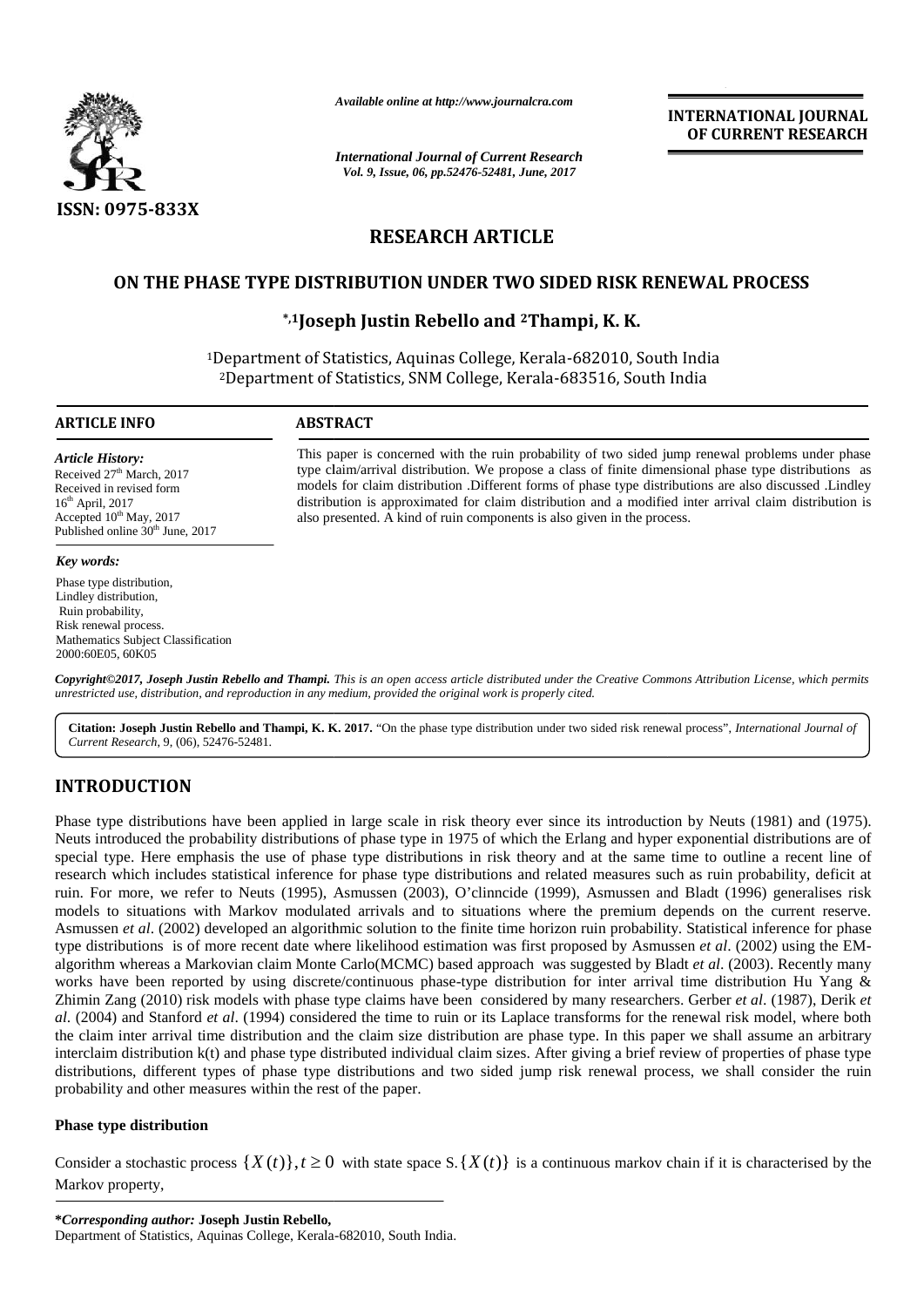52477 Joseph Justin Rebello and Thampi, On the phase type distribution under two sided risk renewal process<br>  $P[X(t_{k+1}) = x_{k+1} / X(t_k) = x_k,......, X(t_0) = x_0] = P[X(t_{k+1}) = x_{k+1} / X(t_k) = x_k]$  for any  $0 \le t_0 \le t_1 \le ...... \le t_k \le t_{k+1}$ <br>
and  $x_i \in S$ S2477 Joseph Justin Rebello and Thampi, On the phase type distribution under two sided risk renewal process<br>  $P[X(t_{k+1}) = x_{k+1} / X(t_k) = x_k, \ldots, X(t_0) = x_0] = P[X(t_{k+1}) = x_{k+1} / X(t_k) = x_k]$  for any  $0 \le t_0 \le t_1 \le \ldots, \le t_k \le t_{k+1}$ <br>
and 52477 Joseph Justin Rebello and Thampi, On the phase type distribution under two sided risk renewal process<br>  $P[X (I_{k+1}) = X_{k+1} / X (I_k) = X_k, ..., X (I_0) = X_0] = P[X (I_{k+1}) = X_{k+1} / X (I_k) = X_k]$  for any  $0 \le I_0 \le I_1 \le ... \le I_k \le I_{k+1}$ <br>
and  $x$ *Joseph Justin Rebe*<br>  $t_{k+1}$  =  $x_{k+1}$  /  $X$  ( $t_k$ ) =  $x_k$ ,.....<br>  $\in S$  We assume that the state<br>  $T$  states  $S_T = \{1, 2, ..., n\}$ <br>  $T$   $t$   $0$   $0$  where  $T$  is  $n \times n$  din<br>  $T$  is  $n \times n$  din<br>  $T$  is  $n \times n$  din<br>  $T$  is  $n \times n$  $Q = \begin{bmatrix} 1 & 1 \\ 0 & 0 \end{bmatrix}$  where T is  $n \times n$  dimensional matrix describing on Joseph Justin Rebello and Thampi, On the phase type distribution under two sided risk renewal process<br>  $X(t_{k+1}) = x_{k+1} / X(t_k) = x_k,......, X(t_0) = x_0] = P[X(t_{k+1}) = x_{k+1} / X(t_k) = x_k]$  for any  $0 \le t_0 \le t$ <br>  $x_i \in S$ . We assume that the state Joseph Justin Rebello and Thampi, On the phase type distribution under two sided risk renewal process<br>  $\kappa_{k+1}/X(t_k) = x_k, \ldots, X(t_0) = x_0] = P[X(t_{k+1}) = x_{k+1}/X(t_k) = x_k]$  for any  $0 \le t_0 \le t_1 \le \ldots, \le t_k \le t_{k+1}$ <br>
ie assume that the s

 $0 \quad o$ *o* |  $\overline{\phantom{a}}$  |  $\overline{\phantom{a}}$  |  $\overline{\phantom{a}}$  |  $\overline{\phantom{a}}$  |  $\overline{\phantom{a}}$  |  $\overline{\phantom{a}}$  |  $\overline{\phantom{a}}$  |  $\overline{\phantom{a}}$  |  $\overline{\phantom{a}}$  |  $\overline{\phantom{a}}$  |  $\overline{\phantom{a}}$  |  $\overline{\phantom{a}}$  |  $\overline{\phantom{a}}$  |  $\overline{\phantom{a}}$  |  $\overline{\phantom{a}}$  |  $\overline{\phant$ contains transition intensities fron transient state to the absorbing state, the row vector 0 consists entirely of 0's since no transition from the absorbing state to transition states can occur .The remaining element of the matrix Q is o which gives the transition rate

S2477<br>
Joseph Justin Rebello and Thampi, On the phase type distribution under two sided risk renewal process<br>  $P[X(I_{k+1}) = X_{k+1} \mid X(I_k) = X_{k-1} \dots, X(I_0) = X_0] = P[X(I_{k+1}) = X_{k+1} \mid X(I_k) = X_k]$  for any  $0 \leq I_0 \leq I_1 \leq \dots, \leq I_k \leq I_{k+1$ S2477 *Isseph Justin Rebello and Thampt, On the phase type distribution under two sided risk renewal process*<br>  $P[X(t_{k+1}) = x_{k+1} / X(t_k) = x_k, ..., X(t_0) = x_0] = P[X(t_{k+1}) = x_{k+1} / X(t_k) = x_k]$  for any  $0 \le t_0 \le t_1 \le .... \le t_k \le t_{k+1}$ <br>
and  $x_i \in$ S2477 *Joseph Justin Rebello and Thampi, On the phase type a*<br>  $P[X(t_{k+1}) = x_{k+1} / X(t_k) = x_k, \dots, X(t_0) = x_0] = P[X(t_{k+1}) =$ <br>
and  $x_i \in S$ . We assume that the state S of the continuous time absortansient states  $S_T = \{1, 2, \dots, n\}$  and distribution of  $\{X(t)\}_{t>0}$  over the transient states only. The transient states are called phases. Now, A phase type distribution (PHD) is defined as the distribution of the lifetime X, ie, the time to enter an absorbing state from the set of transient states S of an **EXALUAT:** Joseph Justin Rebello and Thampi, On the phase type distribution under two sided risk re<br>  $P[X(t_{k+1}) = x_{k+1} / X(t_k) = x_k, \ldots, X(t_0) = x_0] = P[X(t_{k+1}) = x_{k+1} / X(t_k) = x_k]$  for an<br>
and  $x_i \in S$ . We assume that the state S of the absorbing continuous time Markov process  $\{X(t)\}_{t\geq0}$ . The time until absorption **S2477**<br> **i**ngula Jackin Robella and Thampi, On the phase type distribution under two sided risk renewal process<br>  $P[X(t_{k+1}) = x_{k+1} \mid X(t_k) = x_k, ..., X(t_0) = x_0] = P[X(t_{k+1}) = x_{k+1} \mid X(t_k) = x_k]$  for any  $0 \le t_0 \le t_1 \le .... \le t_k \le t_{k+1}$ <br>
and

We recall that the matrix exponential  $e^Q$  is defined by the power series expansion  $\sum_{i=1}^{\infty}$  $\frac{1}{0}$  k! *k*  $k \geq 0$  **K** :  $\sum_{k\geq 0} \frac{Q^k}{k!}$ . The distribution function of a phase  $P(X(t_{1,1}) = x_{k,1} \cdot X(t_1) = x_1, \ldots, X(t_k) = x_0] = P(X(t_{k,1}) = x_{k,1} \cdot X(t_k) = x_1]$  for any 0  $\le t_1 \le \ldots \le t_k \le t_{k,1}$ <br>
and a  $\le t_k \le x$  weaken that the stats of othe continuous time absorbing functions ( $Y(t)$ ) has an intensity matrix o transient states  $S_T = \{1, 2, ..., n\}$  and a single absorbing state n+1.Then  $\{X(t)\}$  has an intensity matrix  $Q = \begin{bmatrix} T & t \\ 0 & 0 \end{bmatrix}$  where T is  $n \times n$  dimensional matrix describing only transitions between transient states. given by  $f(x) = fe^{Tx}t$ ,  $x \ge 0$ . Assume that Markov process  $\{X(t)\}_{t\ge 0}$  with an infinitesimal generator Q is associated with a random variable X<sub>r</sub> =  $(1, 2,...,n)$  and a single absorbing state n-1.Then  $(X(t))$  has an intensity matrix of the form<br>  $Q = \begin{bmatrix} T & t \\ 0 & 0 \end{bmatrix}$  where T is  $n \times n$  dimensional matrix describing only transitions between transi L<sup>1</sup> to <sup>2</sup><sub>3</sub> in the sixted in the sixted from transient state to the absorbing state, the row vector 0 consists entirely of 0's since no transition for the absorbing state. Off the absorbing state. Since the initial p 0 1 function of a phase<br>density function is<br>is associated with a<br>probability of being<br> $\begin{bmatrix}^{TS} & e - e^{TS}e \\ 0 & 1 \end{bmatrix}$ .<br>The i<sup>th</sup> moment of a by of 0's since no transition<br>ich gives the transition rate<br> $=(1,1,...,1)$ '.<br> $_2,...,f_n$ ] denote the initial<br> $(A, A)$  phase type distribution<br>et of transient states S of an<br> $(f, T)$ .<br>ribution function of a phase<br>sociated density fun The  $n \times 1$  vector t<br>  $n \times 1$  vector t<br>  $\ldots$ , 1)'.<br>  $f_n$ ] denote the initial<br>
hase type distribution<br>
ransient states S of an<br>  $\ldots$ <br>
).<br>
).<br>
on function of a phase<br>
ed density function is<br>
Q is associated with a<br>
e prob tes. The  $n \times 1$  vector t<br>
f 0's since no transition<br>
gives the transition rate<br>
1,....,1)'.<br>
..., $f_n$ ] denote the initial<br>
phase type distribution<br>
of transient states S of an<br>
T ).<br>
T ).<br>
T ).<br>
tution function of a phas For the expected total time spent in event in the spent in the initial phase is  $T$  is  $\sqrt{t}$  and  $\sqrt{t}$  and  $\sqrt{t}$  and  $\sqrt{t}$  and  $\sqrt{t}$  and  $\sqrt{t}$  and  $\sqrt{t}$  and  $\sqrt{t}$  and  $\sqrt{t}$  and  $\sqrt{t}$  and  $\sqrt{t}$  and  $\$ off the absorbing state. Since the intensities of rows must sum to zero, we notice that  $I = -Te$  where  $e = (1, 1, ..., 1)$ .<br>Let  $f_j = P[X_0 = 1, i = 1, ..., n, P[X_0 = n + 1] = 0$  denote the initial probabilities. Let  $f_j = [f_1, f_2, ..., f_n]$  denote t *I* = inf $f(z)$  *C* / *X*, = *n* + I } is said to have a phase type distribution and we write  $1$  ~ PH(*f*, T)<br>
Properties of PHD<br>
We recall that the matrix exponential  $e^Q$  is defined by the power series expansion  $\sum_{k$ **Example 11** The matrix exponential  $e^Q$  is defined by the power series expansion  $\sum_{k \ge 0} \frac{Q^k}{k!}$ . The distribution for the matrix exponential  $e^Q$  is defined by the power series expansion  $\sum_{k \ge 0} \frac{Q^k}{k!}$ . T istributed variable with representation  $(f, T)$  is given b<br>by  $f(x) = fe^{Tx}t$ ,  $x \ge 0$ . Assume that Markov proces<br>m variable X. The transition matrix  $P_s$  contains element<br>se j at time S, given that the initial phase is i. The distributed variable with representation  $(f, T)$  is given by  $F(x) = 1 - f e^{Tx}$ <br> *by*  $f(x) = fe^{Tx}t$ ,  $x \ge 0$ . Assume that Markov process  $\{X(t)\}_{i=0}$  with an<br>
m variable X. The transition matrix  $P_s$  contains elements  $P_s(i, j) = P[X$ In the matrix exponential c P Bottineo by the point states expansion  $\sum_{k=0}^{n} k!$ . The sincered invisition ( $f$ ,  $T$ ) is given by  $F(x) = -f e^{Tx}e$ ,  $x \ge 0$  and its associated which individual dentity interded in the since

 $e^{QS} = \begin{vmatrix} 1 & 1 & 1 \\ 1 & 1 & 1 \\ 0 & 1 & 1 \end{vmatrix}$ .

The Log PH distribution ,denoted by Log PH (,T) was introduced by Ramasami (2011), and is defined as the distribution of the random variable Y=exp(X) where X has a PH distribution with (T) i.e if Y is Log PH distributed then log (Y) is a PH distributed random variable. The distribution function and density function is derived as D is derived from  $\sim_i = E(X^i) = (-i)^i i$ <br> **7 PH distribution**<br>
Log PH distribution ,denoted by Log PI<br>
dom variable Y=exp(X) where X has a PI<br>
dom variable. The distribution function are<br>  $(y) = P(Y \le y)$ <br>  $-f e^{T \log Y} e, y \ge 1$ <br>  $f_Y(y) =$ *z* the expected trail time spent in phase j before absorption, given that the initial phase is i equals  $-T^{-1}(i, j)$ . The i<sup>n</sup> moment of *TD* is derived from  $\sim_j = E(X^i) = (-i)^j i! f T^{-k} e$ .<br> *Log* **PH** distribution<br> **EVE and** *T* Log PH distribution<br>
The Log PH distribution ,denoted by Log PH<br>
random variable Y=exp(X) where X has a PH<br>
random variable. The distribution function and<br>  $F_y(y) = P(Y \le y)$ <br>  $= 1 - f e^{T \log Y} e, y \ge 1$ <br>
and  $f_y(y) = \frac{1}{y} f e^{T \log y} t,$ *f f f f <i>f f <i>f f f <i>f <i>f* **<b>***<i>f <i>f <i>f <i>f <i>f <i>f <i>f* **<b>***<i>f <i>f <i>f <i>f <i>f <i>f <i>f <i>f <i>f <i>f <i>f <i>f* **tribution**<br> **tribution**<br>
distribution denoted by Log PH ( ,T) was introduced by Ramasami (2011), and is defined as the distribution of the<br>
able Y=exp(X) where X has a PH distribution with ( .T) i.e if Y is Log PH distri

$$
F_{\rm y}(y) = P(Y \le y)
$$

and 
$$
f_Y(y) = \frac{1}{y} f e^{T \log y} t, y \ge 1, t = -Te
$$

### **Exponentiated PH distribution**

Here we introduce Exponentiated PH distribution (T),denoted by ExpPH (T), defined as the distribution of the random variable  $Z = \log (X)$  where X has a PH distribution with (T) i.e if Z is an ExpPH distributed then exp(Z) is a PH distributed random variable. The distribution function and density function could be derived as *z F*  $e^{T \log y}t$ ,  $y \ge 1$ ,  $t = -Te$ <br> *Th* distribution<br> *z* Exponentiated PH dis<br> *X*) where *X* has a PH dis<br> *The* distribution function<br>  $e^{Te^{z}}e$ ,  $-\infty \le z \le \infty$ <br>  $\frac{Te^{z} + z}{t}$ ,  $-\infty \le z \le \infty$ 

$$
F_Z(z) = 1 - f e^{Te^z} e, -\infty \le z \le \infty
$$

and  $f_{\alpha}(z) = f e^{Te^{z} + z} t, -\infty \le z \le \infty$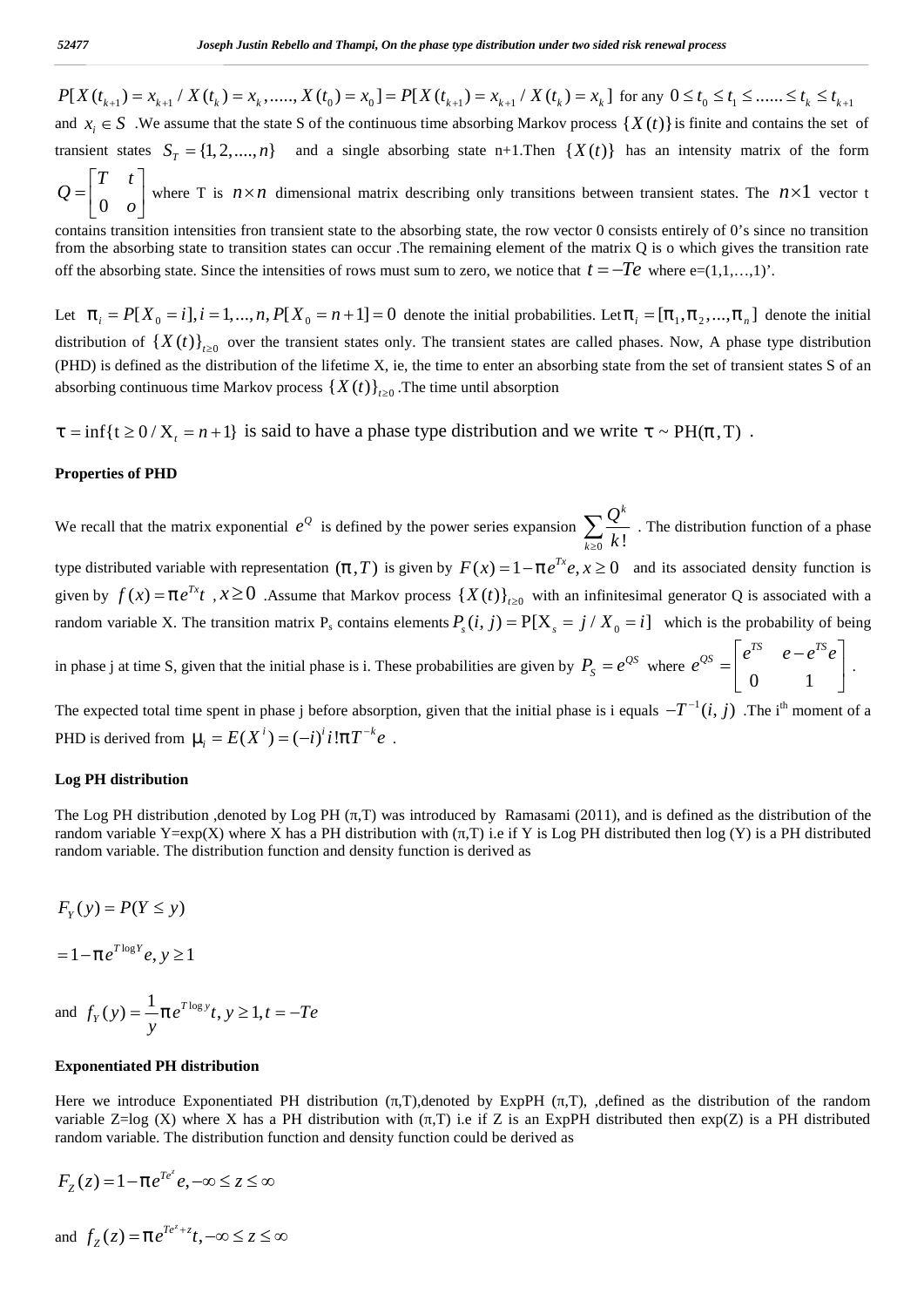we also note that distribution of Exponent of ExpPH is PH distribution.

### **Moment Generating Function**

| 52478                                                                                                                                    | International Journal of Current Research, Vol. 9, Issue, 06, pp.52476-52481, June, 2017 |
|------------------------------------------------------------------------------------------------------------------------------------------|------------------------------------------------------------------------------------------|
| we also note that distribution of Exponent of ExpPH is PH distribution.                                                                  |                                                                                          |
| Moment Generating Function                                                                                                               |                                                                                          |
| We consider the mgf of the Exponentiated PH distribution in this section. We use the definition of mgf; for $-\infty \le r \le \infty$ , |                                                                                          |
| $E(e^{rz}) = \int_{-\infty}^{\infty} e^{rz} f e^{T e^z} e^z t dz$                                                                        |                                                                                          |
| $E(e^{rz}) = f T^{-r} f \int_{0}^{\infty} u^r e^u T^{-1} du$                                                                             |                                                                                          |
| Using the transformation,                                                                                                                |                                                                                          |
| $E(e^{rz}) = f T^{-r} (-1) r! e$                                                                                                         |                                                                                          |

and Journal of Current Research, Vol. 9, Issue, 06, pp.52476-52481, June, 2017

\nponent of ExpPH is PH distribution.

\ntiated PH distribution in this section. We use the definition of mgf; for 
$$
-\infty \le r \le \infty
$$
,

\n
$$
E(e^{rz}) = f T^{-r} t \int_0^{\infty} u^r e^u T^{-1} du
$$
\n
$$
E(e^{rz}) = f T^{-r} (-1) r! e
$$
\ntion,

Using the transformation,

Also the probability generating function,

$$
P(t) = -f e(T^{-1} \log u)!
$$

### **Inverted PH distribution**

**11** *International Journal of Current Research, Vol. 9, 18*<br>
we also note that distribution of Exponent of ExpPH is PH distribution<br>
We consider the mgf of the Exponentiated PH distribution in this section<br>  $E(e^{rz}) = \int_{-\infty$ International Journal of Current Research, Vol. 9, Issue, 06, pp.52476-52481, June, 2017<br>
0 note that distribution of Exponent of ExpPH is PH distribution.<br>
ent Generating Function<br>
smider the mgf of the Exponentiated PH Here we introduce one more PH distribution called Inverted PH distribution (,T), denoted by Inverted PH (,T),defined as the *Distribution of the random variable 1 C arrear Research, Vol. 9, Issue, 06, np.52476-52481, June, 2017*<br>
we also note that distribution of Exponent of ExpPH is PH distribution.<br>
Moment Generating Function<br>
We consider then  $Q^{-1}$  is a PH distributed random variable. The distribution function and density function could be derived as, ment Generating Function<br>
consider the mgf of the Exponentiated PH distribution in this section<br>  $e^{cz}$ ) =  $\int_{-\infty}^{\infty} e^{cz} f e^{T e^z} e^z t dz$ <br>  $E(e^{rz}) = f T^{-r} t \int_{0}^{\infty} u^r e^{u} T^{-1} du$ <br>
ng the transformation,<br>  $E(e^{rz}) = f T^{-r} (-1) r! e$ *x*e also note that distribution of Exponent of ExpPH is PH distribution.<br> **Moment Generating Function**<br> *F* ( $\mathbf{F}$ )  $\mathbf{F}$  and  $\mathbf{F}$   $\mathbf{F}$  distribution in this section .<br> *F* ( $\mathbf{F}$ ) =  $\int_{-\infty}^{\infty} e^{x} f e^{-x$ We consider the mgf of the Exponentiated PH distribution in this section .We<br>  $E(e^{rz}) = \int_{-\infty}^{\infty} e^{rz} f e^{Te^z} e^z t dz$ <br>  $E(e^{rz}) = f T^{-r} t \int_{0}^{\infty} u^r e^u T^{-1} du$ <br>
Using the transformation,<br>  $E(e^{rz}) = f T^{-r} ( -1) r! e$ <br>
Also the probabili onsider the mgf of the Exponentiated PH distribution in this section<br>  $f^z$ ) =  $\int_{-\infty}^{\infty} e^{r_f} e^{r_f} e^{r_f} dz$ <br>  $E(e^{r_c}) = f T^{-r} f \int_{0}^{\infty} u' e^u T^{-1} du$ <br>
g the transformation,<br>  $E(e^{r_c}) = f T^{-r} f^{-1} f$ <br>
the probability generating fu shown the distribution of the Exponentiated PH distribution in this section .<br>We use the definition of mgf; for  $-\infty \le r \le \infty$ ,<br>  $E(e^{c_n}) = f T^{-r} \int_0^r u' e^{u} T^{-1} du$ <br>
ansformation,  $E(e^{c_n}) = f T^{-r} (-1) r!e$ <br>
ansformation,  $e(T^{-1} \log u)!$ ing the transformation,<br>
so the probability generating functic<br>
(*t*) =  $-f e(T^{-1} \log u)!$ <br>
verted PH distribution<br>
re we introduce one more PH distribution<br>
re we introduce one more PH distribution<br>
one  $Q^{-1}$  is a PH distribu Using the transformation,<br> *E*( $e^{\pi}$ ) =  $fT^{-r}(-1)r!e$ <br>
Also the probability generating function,<br>  $P(t) = -f e(T^{-1} \log u)!$ <br> **inverted PH distribution**<br>
Here we introduce one more PH distribution called Inverted PH distribution<br> generating function,<br>
g u)!<br>
ution<br>
ne more PH distribution called Inve<br>
dom variable  $Q = X^{-1}$  where X h<br>
tributed random variable. The distribution<br>
9. 0<br>
1<br>  $\int_{q^2}$ ,  $q > 0$ , noting that the distribution<br>  $q^{-2}dq$ <br>  $(q^k$ *E* generating function,<br>  $log u$ )!<br> **bution**<br>
one more PH distribution called Inverted PH distribution ( ,T), denoted by<br>
andom variable  $Q = X^{-1}$  where X has a PH distribution with ( ,T) i.e if Q is<br>
istributed random varia  $P(t) = -f e(T^{-1} \log u)!$ <br> **Inverted PH distribution**<br>
Here we introduce one more PH distribution called Inverted PH distribution (,T), denoted by Inverted PH (,T),<br>
Here we introduce one more PH distribution called Inverted PH d erted PH distribution (,T), denoted by Inverted PH (,T), defined as the<br>has a PH distribution with (,T) i.e if Q is an Inverted PH (,T), distributed<br>bution function and density function could be derived as,<br>ion of inverte bre PH distribution called Inverted PH distribution ( .T), denoted by Inverted PH ( .T), defined as the variable  $Q = X^{-1}$  where X has a PH distribution with ( .T) i.e if Q is an Inverted PH ( .T), distributed of random va  $=-f$  r( $T^{2}$  log<sub>6</sub>n)!<br>  $=-f$  r( $T^{2}$  log<sub>6</sub>n)!<br>
nel PH distribution<br>
nel PH distribution<br>
nel III distribution called the enter RII distribution called Inverted PII distribution with (, 7), denoted by Inverted IPI (, 7)

$$
F_Q(q) = f e^{\overline{f}/q} e, q > 0
$$

 $\int_{Q}^{T} (q) = f e^{\int_{Q}^{T} \frac{t}{r^{2}}}$ ,  $q > 0$ , noting that the or *t* continual defined *q*

### **Moments**

In this section we consider the moments of Inverted PH distribution .By definition of the k th is given by

$$
E(q^k) = \int\limits_0^\infty q^k e^{\frac{T}{q}} f t q^{-2} dq
$$

$$
E(q^k) = f t \int_0^{\infty} \left(\frac{T}{u}\right)^k e^u T^{-1} du
$$

By transformation;

$$
E(\mathbf{q}^k) = -T^k f e(-k)!
$$
   
Mean and variance are  $E(q) = Tf e$  and

 $V(q) = T^2 e(2f^2 - f)$ , by Kurba's classical case

### **Two sided jump renewal process**

process, then

Following the idea of Dong and Liu (2013) we consider the surplus process as

$$
F_Q(q) = f e^{\frac{f}{f}} e_{\frac{f}{q}}, q > 0
$$
  
and  $f_Q(q) = f e^{\frac{f}{f}} e_{\frac{f}{q}}, q > 0$ , noting that the distribution of inverted value of Inverted PH is PH distribution itself.  
**Moments**  
In this section we consider the moments of Inverted PH distribution .By definition of the k th is given by  

$$
E(q^k) = \int_0^{\infty} e^{k} e^{\frac{f}{f}} q^{-2} dq
$$

$$
E(q^k) = f t \int_0^{\infty} (\int_{-\infty}^{\infty} e^{u} T^{-1} du)
$$
  
By transformation;  
i.e.,  

$$
E(q^k) = -T^k f e(-k)!
$$
  
Mean and variance are  $E(q) = Tf e$  and  

$$
V(q) = T^2 e(2f^2 - f)
$$
, by Kurba's classical case  
**Two sided jump renewal process**  
We now consider an immediate application of the phase type renewal theory to the following model; Let  $R(t)$  be the surplus  
process, then  
Following the idea of Dong and Liu (2013) we consider the surplus process as  

$$
R(t) = u + pt + \sum_{i=1}^{M(t)} X_i - \sum_{j=1}^{N(t)} Y_j
$$
, t 0  
Where u 0,the initial surplus, p>0, the constant premium rate,  $\sum_{i=1}^{M(t)} X_i$  Compound Poisson process with intensity representing

 $E(\mathbf{q}) = -I \int e(-\kappa) \mathbf{1} \cdot \mathbf{M}$ <br>  $V(q) = T^2 e(2f^2 - f) \cdot \mathbf{M}$ , by K<br>
newal process<br>
immediate application of the phase ty<br>
of Dong and Liu (2013) we consider th<br>  $\sum_{i=1}^{N(t)} X_i - \sum_{j=1}^{N(t)} Y_j \quad$ , t 0<br>
or al surplus, p>0, oments<br>
this section we consider th<br>  $(q^k) = \int_0^{\infty} q^k e^{f/q} f t q^{-2} dq$ <br>  $E(q^k) = f t \int_0^{\infty} (1/t) dt$ <br>
transformation;<br>  $E(q^k) = f t \int_0^{\infty} (1/t) dt$ <br>  $V(q) = 1$ <br>
vo sided jump renewal process<br>
e now consider an immediate appl<br>
docess,  $E(q) = -I$ <br>  $V(q) = T^2 e(2f)$ <br> **enewal process**<br>
in immediate application of<br>
of Dong and Liu (2013) v<br>
of Dong and Liu (2013) v<br>  $\sum_{i=1}^{M(t)} X_i - \sum_{j=1}^{N(t)} Y_j$ , t 0<br>
ial surplus, p>0,the const<br>
ain ( premium income of **Moments**<br>
In this section we consider the moments of Inverted PH distribution .1<br>  $E(q^k) = \int_0^{\infty} q^k e^{\sqrt{x}} f t q^{-2} dq$ <br>  $E(q^k) = f t \int_0^{\infty} (\frac{T}{\sqrt{k}})^k e^{\omega} T^{-1} d\theta$ <br>
By transformation;<br>  $E(q^k) = -T^k f e(-k)!$  . Mean and variance a Where u 0,the initial surplus, p>0,the constant premium rate ,  $\sum$ classical case<br>wal theory to the folone<br>is process as<br> $\sum_{i=1}^{(t)} X_i$  Compound lity) until time t.  $X_i$ <br>assume that X follow  $1$  and  $1$  and  $1$  and  $1$  and  $1$  and  $1$ *s* classical case<br>
newal theory to the<br>
plus process as<br>  $\sum_{i=1}^{M(t)} X_i$  Compou<br>
wity) until time t.<br>
e assume that X for  *compound*  $*i*$ *i*=1  $\sum_{i=1}^{N} X_i$  Compound Poisson process with intensity representing the total random gain ( premium income or investment or annuity) until time t.  $X_i$ <sup>s</sup> are independent and identically distributed

random variables with common density f and mean  $\mu_x$ . Here we assume that X follows an Erlangian (2, ) and Laplace transforms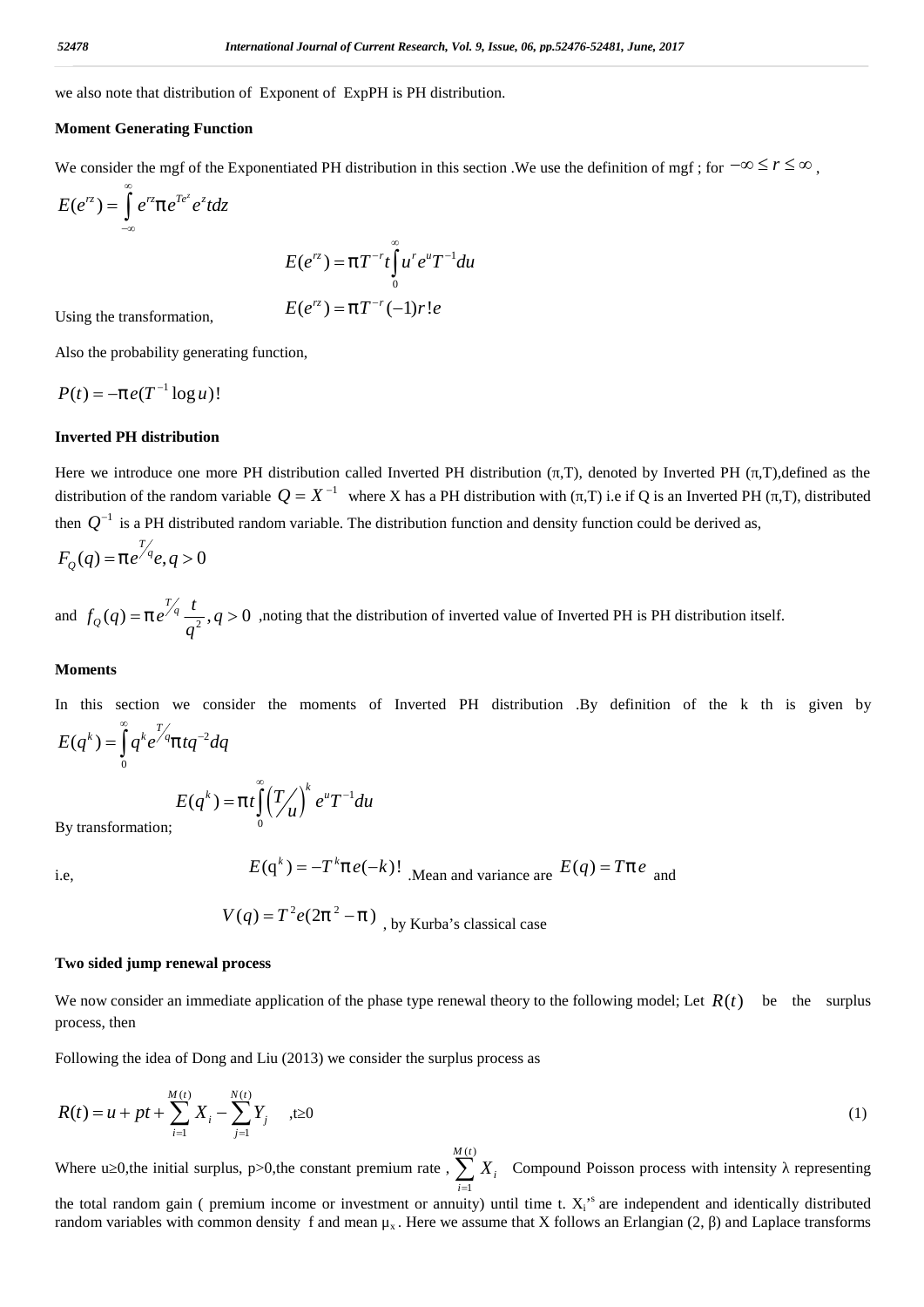of f be  $\hat{f}(s) = \int_{0}^{\infty} e^{-sx} f(x) dx$  whereas  $\sum_{j=1}^{N(t)} Y_j$  is an a Joseph Justin Rebello and Thampi, On the phase type distri<br>  $\hat{f}(s) = \int_{0}^{\infty} e^{-sx} f(x) dx$  whereas  $\sum_{j=1}^{N(t)} Y_j$  is an aggregate claims<br>
time t with interclaim { H<sub>i</sub>}.The H<sub>i</sub><sup>s</sup> are i.i.d random vari<br>  $\int_{0}^{\infty} e^{-sh} g(h)$  $=\int e^{-sx} f(x) dx$  whereas  $\sum_i Y_i$  is an aggregate *d Thampi, On the phase*<br> $\sum_{j=1}^{(t)} Y_j$  is an aggregariently  $H_i$ <sup>,s</sup> are i.i.d range 1 *M (t)*<br>*N (t)*<br> $\sum_{j=1}^{N(t)} Y_j$  is an aggr<br>*N i* <sup>1</sup> *s* are i.i.d *j* is an aggrega *j*  $\sum_{j=1}^{n} Y_j$  is an aggregate claims N(t) is a Renewal process denoting the number of claims up to time t with interclaim  ${H_i}$ . The  $H_i^{\prime s}$  are i.i.d random variables with common density g and Laplace transform 52479 **Source 10 Joseph Justin Rebello and Thampi, On the phase type dis**<br>
of f be  $\hat{f}(s) = \int_{0}^{\infty} e^{-sx} f(x) dx$  whereas  $\sum_{j=1}^{N(t)} Y_j$  is an aggregate clain<br>
up to time t with interclaim { H<sub>i</sub>}. The H<sub>i</sub><sup>s</sup> are i.i.d  $\infty$  $=\int e^{-sh}g(h)dh$ . The claim sizes  $\{Y_j\}$  are positive random variables with a common distribution function Q,density q and *stin Rebello and Thampi, On the phase type distribution under two sided risk*<br>
whereas  $\sum_{j=1}^{N(t)} Y_j$  is an aggregate claims N(t) is a Renewal pro<br>
1 { H<sub>i</sub>}. The H<sub>i</sub><sup>,s</sup> are i.i.d random variables with common laim siz Arty<br>  $\int \cos(\theta) f \sin(\theta) d\theta$ <br>  $\int \cos(\theta) f(\theta) d\theta = \int_{0}^{\infty} e^{-sx} f(x) dx$  whereas  $\sum_{j=1}^{N(t)} Y_j$  is an aggregate claims N(t) is intervals to to time twith interclaint { H<sub>1</sub>}. The H<sub>1</sub><sup>s</sup> are i.i.d random variables with  $S = \int_{0}^{\infty$ *yoseph Justin Rebello and Thampi, On the phase type distribution*<br>
of f be  $\hat{f}(s) = \int_{0}^{\infty} e^{-sx} f(x) dx$  whereas  $\sum_{j=1}^{N(t)} Y_j$  is an aggregate claims N(t)<br>
up to time t with interclaim { H<sub>i</sub>}. The H<sub>i</sub><sup>15</sup> are i.i.d ra Joseph Justin Rebello and Thampi, On the phase type distribution under two sided risk renewal process<br>  $\hat{f}(s) = \int_{0}^{\infty} e^{-sx} f(x) dx$  whereas  $\sum_{j=1}^{N(t)} Y_j$  is an aggregate claims N(t) is a Renewal process denoting the num Joseph Justin Rebello and Thampi, On the p<br>  $\hat{f}(s) = \int_{0}^{\infty} e^{-sx} f(x) dx$  whereas  $\sum_{j=1}^{N(t)} Y_j$  is an agge<br>
time t with interclaim { H<sub>i</sub>}. The H<sub>i</sub><sup>s</sup> are i.i.d<br>  $= \int_{0}^{\infty} e^{-sh} g(h) dh$ . The claim sizes {Y<sub>j</sub>} are positiv Joseph Justin Rebello and Thampi, On the p<br>  $\int_0^{\infty} e^{-sx} f(x) dx$  whereas  $\sum_{j=1}^{N(t)} Y_j$  is an agging<br>
t with interclaim { H<sub>i</sub>}. The H<sub>i</sub><sup>,s</sup> are i.i.d<br>  $\int_0^h g(h) dh$ . The claim sizes {Y<sub>j</sub>} are positive<br>
place transform *Joseph Justin Rebello and*<br>  $\int_0^{\infty} \hat{f}(s) = \int_0^{\infty} e^{-sx} f(x) dx$  whereas  $\sum_{j=1}^{N(t)} f(x) dx$  whereas<br>  $\int_0^{\infty} \hat{f}(s) = \int_0^{\infty} e^{-sh} g(h) dh$ . The claim sizes  $\{Y_j\}$ <br>  $\mu_y$ . Laplace transform  $\hat{q}(s) = \int_0^{\infty} e^{-sy}$ <br>  $\int_0^$ *Soseph Justin Rebello and Thampi, On the phase type distribution*<br>  $\int_{0}^{\infty} e^{-sx} f(x) dx$  whereas  $\sum_{j=1}^{N(t)} Y_j$  is an aggregate claims N(<br>
with interclaim { H<sub>1</sub>}. The H<sub>1</sub><sup>,\*</sup> are i.i.d random variable<br>  $g(h)dh$ . The clai *Joseph Justin Rebello and Thampi, On the phase type distribution under two sided risk renewal process<br>*  $e^{-sx} f(x) dx$  *whereas*  $\sum_{j=1}^{N(t)} Y_j$  *is an aggregate claims N(t) is a Renewal process denoting the numb<br>
th interclaim* Joseph Justin Rebello and Thampi, On the phase type distribution under two sided risk renewal process<br>  $\int_{0}^{\infty} e^{-xt} f(x) dx$  whereas  $\sum_{j=1}^{N(t)} Y_j$  is an aggregate claims N(t) is a Renewal process denoting the numb<br>
with tin Rebello and Thampi, On the phase type distribution under two sided risk renewal process<br>whereas  $\sum_{j=1}^{N(t)} Y_j$  is an aggregate claims  $N(t)$  is a Renewal process denoting the number of claims<br>{  $H_1$ }.The  $H_1^{*A}$  ar 52479 Joseph Justin Rebello and Tham,<br>
(
f f be  $\hat{f}(s) = \int_{0}^{\infty} e^{-sx} f(x) dx$  whereas  $\sum_{j=1}^{N(t)} Y_j$ <br>
(
up to time t with interclaim { H<sub>1</sub>}. The H<sub>1</sub><sup>s</sup><br>  $\hat{g}(s) = \int_{0}^{\infty} e^{-sh} g(h) dh$ . The claim sizes {Y<sub>1</sub>} are<br>
mean  $\mu$ *x y p E H*  for ensuring a positive security loading condition. S209<br>
Let  $\hat{f}(s) = \int_{0}^{s} e^{-st} f(x) dx$  whereas  $\sum_{j=1}^{N(x)} Y_j$  is an aggregate claims N(t) is a Renewal process denoting the number of chains<br>
of I be  $\hat{f}(s) = \int_{0}^{s} e^{-st} f(x) dx$  whereas  $\sum_{j=1}^{N(x)} Y_j$  is an aggregate claim **S279** *Inseph Instin Robells and Thampt, On the phase type distribution under two sided risk renewal process<br>
of f lve*  $\hat{f}(s) = \int_{0}^{\infty} e^{-sx} f(x) dx$  *whereas*  $\sum_{j=1}^{N} Y_j$  *is an aggregate claims N(c) is a Renewal process*  $\int_{0}^{\infty} \int_{0}^{\infty} e^{-sx} f(x) dx$  whereas  $\sum_{j=1}^{N(t)} Y_j$  is an aggregate claims N(t) is a Renew<br> *T* with interclaim { H<sub>1</sub>}.The H<sub>1</sub><sup>3</sup> are i.i.d random variables with com<br> *T*<sup>-sh</sup> *g*(*h*)*dh*. The claim sizes { Y<sub>1</sub>} ar of the  $f(s) = \int_{0}^{1} e^{-st} f(x) dx$  whereas  $\sum_{j=1}^{n} Y_j$  is an aggregate claims N(t) is a Renewal process denoting the number of claims<br>up to time t with interclaim (H<sub>1</sub>).The H<sub>1</sub><sup>2</sup> are i.i.d random variables with common de *Inspired boths to the Boths of Theory, Or the phase type distribution under no sided risk research process<br>*  $\hat{f}(s) = \int_0^s e^{s\alpha} f(s) ds$  *whereas*  $\sum_{i=1}^m Y_i$  *is an aggregate claims N(t) is a Recoveral process denoting the* 

mean  $\mu_y$ . Laplace transform  $\hat{q}(s) = |e^{-s} \rangle$  $\infty$  $=\int e^{-sy} q(y) dy$  .Here we assume that Y follows Lindley distribution with parameter . 2

$$
q(y) = \frac{1}{1 + y} (1 + y)e^{-y}, \quad y > 0 \tag{2008}.
$$

and  $\hat{q}(s) =$  $^{2}(1 + a)^{2}$  $2 \cdot \text{1--}$   $\text{1--}$   $\text{2--}$   $\text{2--}$   $\text{2--}$   $\text{2--}$   $\text{2--}$  $=\frac{\pi^2(1+s+n)}{1+(s+n+1)^2}$ . Also we assume that  $\{X_i\}$  $\hat{g}(s) = \int_{0}^{s} e^{-sh} g(h) dh$ . The claim sizes  $\{Y_{j}\}$  are positive random va<br>
mean  $\mu_{y}$ . Laplace transform  $\hat{q}(s) = \int_{0}^{\infty} e^{-sy} q(y) dy$ . Here we assu<br>  $q(y) = \frac{s^{2}}{1+s} (1+y)e^{-y}, s > 0$  (2008).<br>
and  $\hat{q}(s) = \frac{s^{2}(1+s+s)}{(1+s)(s+s)^$ *R<sub>P</sub>*. Laplace transform  $\hat{q}(s) = \int_{0}^{s} e^{-sy} q(y) dy$ . Here we assume that Y follows  $= \frac{e^{2}}{1 + e^{2}} (1 + y)e^{-y}, e > 0$  (2008).<br>  $\hat{r}(s) = \frac{e^{2}(1 + s + e)}{(1 + e)(s + e)^{2}}$ . Also we assume that  $\{X_{i}\}, \{Y_{j}\}, \{M(t)\}$  and  $\{\sum_{i=1}^{n} \sum$ *y*)  $-\frac{1}{1+x}(x+y)e^{-x}$ ,  $y > 0$  (2006).<br> *u d*  $\hat{q}(s) = \frac{x^2(1+s+s)}{(1+s)(s+s)^2}$ . Also we assume that  $\{X_i\}, \{Y_j\}$ ,<br>  $p+1 > x$ ,  $E(H) > -y$  for ensuring a positive security loading cone<br> *u*  $T = \inf\{t \ge 0, R(t) < 0\}$  be the ruin ti  $q(y) = \frac{x^2}{1+x}(1+y)e^{-x^2}$ ,  $x > 0$  (2008).<br>
and  $\hat{q}(s) = \frac{x^2(1+s+x)}{(1+x)(s+x)^2}$ . Also we assume that  $\{X_i\}, \{Y_j\}, \{M(t)\}$  and  $\{N(t)\}$  are mutually interpretently  $(p+)-y.E(H) > -y$  for ensuring a positive security loading condition Also we assume that  $\{X_i\}, \{Y_j\}, \{M(t)\}\$  and  $\{N(t)\}\$ <br>
ensuring a positive security loading condition.<br> *T* be the ruin time, R (T\_) be the surplus immediately before ruin an<br> *T* of ruin  $\mathbb{E}(u) = P[T < \infty / R(0) = 0)$ , a 0.<br> > 0 (2008).<br>
∴ Also we assume that {*X<sub>i</sub>*},{*Y<sub>j</sub>*},{*M*(*t*)} and {N(t)} are mutually independent and<br>
ensuring a positive security loading condition.<br>
be the ruin time, R (T<sub>2</sub>) be the surplus immediately before ruin  $\hat{f}(s) = \frac{s^2(1+s+s)}{(1+s)(s+s+s)^2}$ . Also we assume that  $\{X_i\}_i\{Y_j\}_i\{M(t)\}$  and  $\{N(t)\}$  are mutually independent and  $\} -_2)E(H) > -_2$  for ensuring a positive security loading condition.<br>  $= \inf\{t \ge 0, R(t) < 0\}$  be the min

Again, Let  $T =$ 1 *n*  $i<sup>i</sup>$  be the time w  $=\sum_{i=1} H_i$  be the time when n<sup>th</sup> claim occurs,T<sub>0</sub>=0.Since ruin only occurs at the epochs where claims occur, then we define the discrete time process  $\tilde{R} = {\tilde{R}_n, n = 0, 1, 2...}$  and  $\tilde{R}_0 = 0$ for ensuring a posit<br>  $<$  0} be the ruin tir<br>
to the ruin (E (*u*) =<br>
be the time when n<sup>th</sup><br>
rocess  $\tilde{R} = {\{\tilde{R}_n, n = \text{notesize}}$ <br>
rocess  $\tilde{R} = {\{\tilde{R}_n, n = \text{notesize}}$ <br>  $\sum_{k=1}^{(\text{T}_n)} X_i - \sum_{k=1}^n Y_k$ = inf{ $t \ge 0$ , R(t) < 0} be the ruin time, R (T\_) be the surplus<br>  $\hat{H} = \inf\{t \ge 0, R(t) < 0\}$  be the ruin time, R (T\_) be the surplus<br>  $\hat{H} = \sum_{i=1}^{n} H_i$  be the time when  $n^{\text{th}}$  claim occurs,  $T_0 = 0$ . Since<br>
the di 2 0, R(t) < 0} be the ruin time, R (T\_) be<br>
the probability of ruin  $\mathbb{E}(u) = P[T < \infty / \sum_{i=1}^{n} H_i$  be the time when n<sup>th</sup> claim occurs,<br>
te time process  $\tilde{R} = {\tilde{R}_n, n = 0, 1, 2...}$  a<br>  $(T_n)$  denotes the surplus immediate *n*  $T = \sum_{i=1}^{n} H_i$  be the time when n<br>
discrete time process  $\tilde{R} = {\{\tilde{R}_n, R\}}$ <br>  $n = R(T_n)$  denotes the surplus in<br>  $n = u + pT_n + \sum_{i=1}^{M(T_n)} X_i - \sum_{k=1}^{n} Y_k$ <br>  $\tilde{r}_n = \sum_{k=1}^{n} Y_k$  where  $\tilde{T}_n = T_n + \sum_{i=1}^{M(T_n)} Y_i$ <br>  $n + pt - \$  $u$ ) =  $P[T < \infty / R($ <br>
n<sup>th</sup> claim occurs, T<sub>0</sub>= $n = 0, 1, 2...$ } and<br>
mmediately after the<br>
mmediately after the<br>  $\sum_{i=1}^{(T_n)} X_i / p$  with  $\tilde{T}_0$ of ruin ( $\mathbf{F}(u) = P[T < \infty / R(0) = 0)$ ,  $\mathbf{u}$  (<br>time when n<sup>th</sup> claim occurs,  $T_0=0$ . Since ruin<br> $\tilde{R} = {\tilde{R}_n, n = 0, 1, 2...}$  and  $\tilde{R}_0 = 0$ <br>he surplus immediately after the n<sup>th</sup> claim.<br> $\sum_{i=1}^{n} Y_k$ <br> $\tilde{R}_n = T_n + \sum_{$  $(1 + _{n})(s + _{n})^{2}$ <br>  $(1 + _{n})(s + _{n})^{2}$ <br>  $(1 + _{n})(s + _{n})^{2}$  for ensuri<br>  $t T = inf\{t \ge 0, R(t) < 0\}$  be t<br>
sain we define the probability of ru<br>
sain, Let  $T = \sum_{i=1}^{n} H_{i}$  be the time<br>
fine the discrete time process  $\tilde{R} =$ <br> *R* (*P* + *)*  $f(x)$  (*P* + *n*) *R* for ensuring a positive security loading condition<br>
Let  $T = \inf\{t \ge 0, R(t) < 0\}$  be the ruin time,  $R(T_1)$  be the surplus im<br>
gigain we define the probability of ruin  $\mathbb{E}(u) = P(T < \infty / R($  $(p+)-z_+$ ,  $E(H) > -z_+$ , for ensuring a positive security loading condition.<br>Let  $T = \inf\{t \ge 0, R(t) < 0\}$  be the ruin time,  $R(T_+)$  be the surplus immediately before ruin and  $\left|RT\right|$  be the deficit at ruin,<br>again we define t again we define the probability of rain  $(\mathbf{E}(u) = P(T < \infty / R(0) = 0)$ ,  $\mu$  0.<br>
Again, Let  $T = \sum_{i=1}^{n} H_i$ , be the time when  $n^{\mu}$  claim occurs. T<sub>n</sub>=0.8 ince ruin only occurs at the epochs where chains occur, then we<br>

Again  $\widetilde{R}n = R(T_n)$  denotes the surplus immediately after the n<sup>th</sup> claim.

Now, 
$$
\tilde{R}_n = u + pT_n + \sum_{i=1}^{M(T_n)} X_i - \sum_{k=1}^{n} Y_k
$$

*n*  $k=1$ 1 *i*=1  $\tilde{L} = 0$  which corresponds to the ime process  $\tilde{R} = {\{\tilde{R}_n, n = 0, 1, 2...\}}$  and  $\tilde{R}_0 = 0$ <br>  $\tilde{R}_n + \sum_{i=1}^{M(T_n)} X_i - \sum_{k=1}^{n} Y_k$ <br>  $Y_k$  where  $\tilde{T}_n = T_n + \sum_{i=1}^{M(T_n)} X_i / p$  with  $\tilde{T}_0 = 0$  which corresponds to the Sparre Anderson risk model (1957).<br>  $\sum$ 

1 and 1 and 1 and 1 and 1 and 1 and 1 and 1 and 1 and 1 and 1 and 1 and 1 and 1 and 1 and 1 and 1 and 1 and 1  $i$  where the  $\mathbf{m}$ *i*=1

i.i.d random variables with a common density k(t).Following the idea of Rebello & Thampi (2017), k(t) can be taken as a linear

$$
k(t) = a_1 e^{-R_1 t} + a_2 e^{-R_2 t} + a_3 e^{-R_3 t}
$$
 where  $a_1, a_2, a_3, R_1, R_2 \& R_3$  are suitably chosen constants

### **Ruin Components**

We are interested in calculating the probability of ruin for an infinite time horizon

Again  $\tilde{R}n = R(T_n)$  denotes the surplus immediately after the n<sup>3</sup> claim.<br>
Now,  $\tilde{R}_e = u + pT_n + \sum_{i=1}^{H(T_n)} X_i - \sum_{i=1}^{H} Y_i$ <br>  $= u + p\tilde{T}_n - \sum_{i=1}^{H(T_n)} Y_i$  where  $\tilde{T}_n = T_n + \sum_{i=1}^{H(T)} X_i / p$  with  $\tilde{T}_0 = 0$  which correspond Now,  $\tilde{R}_n = u + pT_n + \sum_{i=1}^{M(T_n)} X_i - \sum_{k=1}^{n} Y_k$ <br>  $= u + p\tilde{T}_n - \sum_{i=1}^{n} Y_k$  where  $\tilde{T}_n = T_n + \sum_{i=1}^{M(T_n)} X_i / p$  with  $\tilde{T}_0 = 0$  which corresponds to the Sparre An  $\overline{R}(t) = u + pt - \sum_{i=1}^{M(T_n)} Y_i$  where the initial surplus u of  $\{R(t)\}\$ , we have the terminating Markov process  $\{m_x\}$  with a defective initial vector  $f_+$  and transition matrix  $T + tf_+$ Figure 2.1 The counting<br>those in model (1). The counting<br>as  $Z_i = \tilde{T}_i - \tilde{T}_{i-1}$ . Clearly  $Z_i$  are<br>7), k(t) can be taken as a linear<br>7), k(t) can be taken as a linear<br>ting the ascending ladder height<br>and transition matri Now,  $\tilde{R}_n = u + pT_n + \sum_{i=1}^{M(T_1)} X_i - \sum_{i=1}^{n} Y_k$ <br>  $= u + p\tilde{T}_n - \sum_{i=1}^{n} Y_i$  where  $\overline{T}_n = T_n + \sum_{i=1}^{M(T_1)} X_i / p$  with  $\tilde{T}_0 = 0$  which corresponds to the Sparre Anderson r<br>  $\overline{R}(t) = u + pT - \sum_{i=1}^{M(T_2)} Y_i$  where the initi which results in the ladder height distribution as  $PH(f_{+},T)$  and maximal aggregate loss M is phase type with representation Now,  $\vec{R}_s = u + pT_s + \sum_{i=1}^{n} X_i - \sum_{i=1}^{n} Y_i$ <br>  $= u + pT_s - \sum_{i=1}^{n} Y_i$  where  $\vec{T}_s = T_s + \sum_{i=1}^{M(T_s)} X_i / p$  with  $\vec{T}_0 = 0$  which corresponds to the Sparre Anderson risk model (1957).<br>  $\vec{R}(t) = u + pt - \sum_{i=1}^{D(T_s)} Y_i$  where the in  $(f_+, T + tf_+)$ , see Asmussen (2000), and  $f_+ = f\hat{k}(T + tf_+)$  where  $\hat{k}(T + tf_+)$ , probability generating function, is equal to 0  $u + p\tilde{T}_n - \sum_{k=1}^n Y_k$  where  $\tilde{T}_n = T_n + \sum_{i=1}^{n(t_n)} X_i / p$  with  $\tilde{T}_n$ <br>  $\tilde{T}_n(t) = u + pt - \sum_{i=1}^{\overline{N}(t)} Y_i$  where the initial surplus u and the mmber process  $\overline{N}(t)$  denotes the number of claims up to tive differences  $\infty$  $\int_0^{\infty} (T + tf_+)^t k(t) dt$  where k(t) is the pdf of the interclaim time  $Z_i$  .  $\therefore f_+ = f \int_0^{\infty} (T + tf_+)^t \sum_{n=1}^3 a_i e^{-R_i t} dt$  . Now the  $i=1$ ponds to the Sparre Anderson risk model<br>
ctly the same as those in model (1).The c<br>
ed interclaim times  $Z_i = \tilde{T}_i - \tilde{T}_{i-1}$ .Clearl<br>
o & Thampi (2017), k(t) can be taken as<br>
hosen constants.<br>
hosen constants.<br>
1<br>
1<br>
1<br>
(  $i^c$  *at*  $\alpha$ *i*=1 *x*<sub>1</sub> are exactly the same as those in model (1).The counting<br>*Y*<sub>1</sub> are exactly the same as those in model (1).The counting<br>the modified interclaim times  $Z_i = \tilde{T}_i - \tilde{T}_{i-1}$ .Clearly *Z*<sub>4</sub> are<br>of Rebello & Thampi (201 itably chosen constants.<br>
therefore the ascending ladder height<br>
so of {R(t)}, by concatenating the ascending ladder height<br>
ective initial vector  $f_+$  and transition matrix  $T + tf_+$ <br>
final aggregate loss M is phase type which corresponds to the Sparre Anderson risk model (1957).<br>
2e Y<sub>i</sub> are exactly the same as those in model (1).The counting<br>
the modified interclaim times  $Z_i = \tilde{T}_i - \tilde{T}_{i-1}$ . Clearly  $Z_i$  are<br>
and of Rebello & Thampi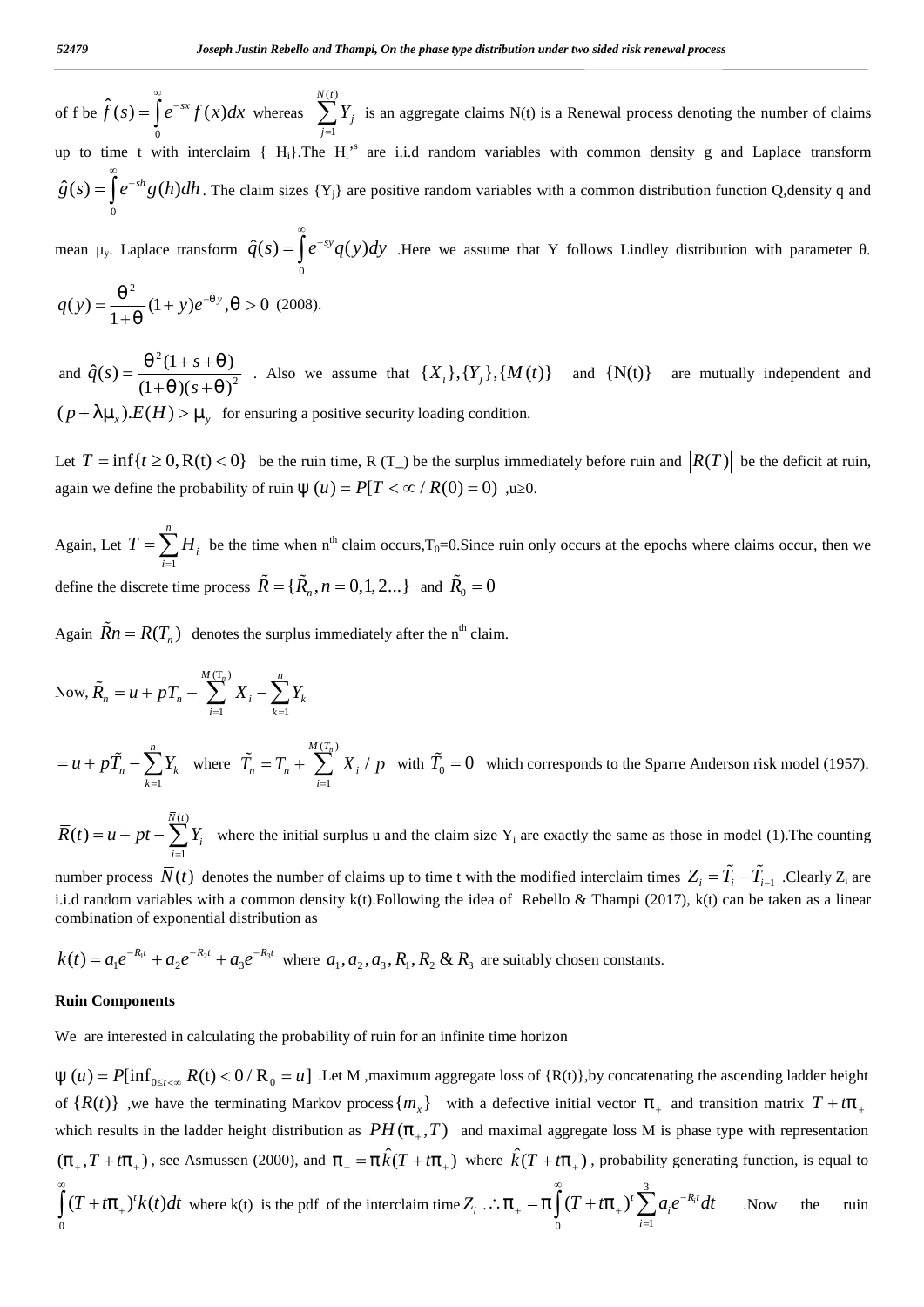*s2480<br>
International Journal of Current Research, Vol. 9, Issue, 06, pp.52476-52481, June, 2017*<br>
probability  $\mathbb{E}(u) = P[M > u]$  where  $M \sim PH(f_+, T + tf_+)$  as  $\overline{F}(x) = P[X > x] = f e^{Tx} e$ ,  $\mathbb{E}(u) = f_+ e^{(T + tf_+)u} e$ , where<br>  $f_+ = f \int_$  $u = f_{+}e^{(T + tf_{+})u}e$ , where <sup>7</sup><br> **If**  $(u) = f_{+}e^{(T + tf_{+})u}e$ , where probability  $\mathbb{E}(u) = P[M > u]$  where  $M \sim PH(f_{+}, T + tf_{+})$  as  $\overline{F}(x) = P[X > x] = f e^{Tx} e$ ,  $\mathbb{E}(u) = f_{+}e^{(T + tf_{+})u} e$ , where 3 International Journal of Cursum<br>
y  $\mathbb{E}(u) = P[M > u]$  where  $M \sim PH$ <br>  $(T + tf_+)^t \sum_{i=1}^3 a_i e^{-R_i t} dt$ .<br>
efine the following,<br>  $= P[T < \infty, |R(T)| \le y]$  and  $\mathbb{E}(u, y)$ <br>
blus u and a deficit at ruin is not greater to  $i^c$   $u^i$ . 52480 **International Journal of Current Research, Vol. 9.**<br>
probability  $E(u) = P[M > u]$  where  $M \sim PH(f_+, T + tf_+)$  as<br>  $f_+ = f \int_0^{\infty} (T + tf_+) \sum_{i=1}^3 a_i e^{-R_i t} dt$ .<br>
We also define the following,<br>  $F(u, y) = P[T < \infty, |R(T)| \le y]$  and  $E(u, y) = P[T <$  $-R_i t$   $\mathbf{J}_i$ 2480 International Journal of Current Research, Vol. 9, Issue.<br>
obability  $E(u) = P[M > u]$  where  $M \sim PH(f_+, T + tf_+)$  as  $\overline{F}(x)$ <br>  $+ = f \int_{0}^{\infty} (T + tf_+)^t \sum_{i=1}^{3} a_i e^{-R_i t} dt$ .<br>
ie also define the following, 52480 International Journal of Current Research, Vol. 9, Issue, 06, pp.52476-52481, June, 2017<br>
probability  $\mathbb{E}(u) = P[M > u]$  where  $M \sim PH(f_+, T + tf_+)$  as  $\overline{F}(x) = P[X > x] = f e^{Tx} e$ ,  $\mathbb{E}(u) = f_+ e^{(T + tf_+)u} e$ <br>  $f_+ = f \int_0^{\infty} (T + tf_$ 

*F2480*<br> *For terms in and of Current Research, Vol. 9, Issue, 06, pp.52476-52481, June, 2017*<br> *F*  $f_* = f \int_0^{\infty} (T + tf_*)^r \sum_{i=1}^8 a_i e^{-R_i t} dt$ .<br> *F*  $f_* = f \int_0^{\infty} (T + tf_*)^r \sum_{i=1}^8 a_i e^{-R_i t} dt$ .<br> *F* (*u, y)* =  $P[T < \infty, [R(T)] \le$ 52480<br> **probability (E** (*u*) =  $P[M > u]$  where  $M \sim PH(f_+, T + tf_+)$  as  $\overline{F}(x) = P[X > x] = f e^{Tx} e$ , (E (*u*) =  $f_* e^{(T + tf_+)^{2\theta}} e$ , where<br>  $f_* = f \int_0^x (T + tf_+) \sum_{i=1}^{\infty} a_i e^{-R_i t} dt$ .<br>
We also define the following,<br>  $F(u, y) = P[T < \infty, |R(T)| \le$ deficit at ruin exceeds y. Recalling necessary information; 52480<br>
International Journal of Current Research, Vol. 9, Issue, 06, pp.52476-52481, June, 2017<br>
probability  $\mathbb{E}(u) = P[M > u]$  where  $M \sim P H(f_+, T + tf_+)$  as  $\overline{F}(x) = P[X > x] = f e^{Tt} e$ .  $\mathbb{E}(u) = f_+ e^{(T + tf_+)x} e$ ,  $\int_0^{\infty} (T + tf_+) \$  *P M u R T y* [ ].P[ ( ) ] Hotel *Thermational Journal of Current Researc*<br>
bability  $\mathbb{E}(u) = P[M > u]$  where  $M \sim PH(f_+, T+t)$ <br>  $\underset{\sim}{=} f \int_{0}^{\infty} (T + tf_+) \sum_{i=1}^{s} a_i e^{-R_i t} dt$ .<br>
e also define the following,<br>  $(u, y) = P[T < \infty, |R(T)| \le y]$  and  $\mathbb{E}(u, y) = P[T$ <br>
tita 52480<br>
Frobability  $E(u) = P[M > u]$  where  $M \sim PH(j)$ <br>
Frobability  $E(u) = P[M > u]$  where  $M \sim PH(j)$ <br>  $f_{+} = f \int_{0}^{\infty} (T + tf_{+})' \sum_{i=1}^{3} a_i e^{-R_i t} dt$ .<br>
We also define the following,<br>  $F(u, y) = P[T < \infty, |R(T)| \le y]$  and  $E(u, y)$ <br>
initial surplus u *International Journal of Current Research, Vol.9, Issue. 06, pp.52476-5284. Items, 2017*<br>
probability  $\oint (f(x) - P|M > uI)$  where:  $M \sim PH(f_+, T + tf_+)$  as  $\overline{F}(x) = P[X > x] = f e^{iY} e$ ,  $\oint (u) = f_+ e^{iT + tf_-, y} e$ ,  $v$ <br>  $f_+ = f \int_0^x (T + tf_-)^t \sum_{$  $f \int_{0}^{\infty} (T + tf_{+})' \sum_{i=1}^{3} a_{i}e^{-R_{i}t} dt$ .<br>
so define the following,<br>  $y) = P[T < \infty, |R(T)| \le y]$  and<br>
surplus u and a deficit at ruin is not<br>
at ruin exceeds y. Recalling necessar<br>  $y) = P[M > u, |R(t)| > y]$ <br>  $M > u$ ].  $P[|R(T)| > y]$ <br>  $y^{$  $\int_{0}^{1} (T + tf_{+})^{t} \sum_{i=1}^{t} a_{i}e^{-\kappa_{i}t} dt$ .<br>
define the following,<br>  $y) = P[T < \infty, |R(T)| \le y]$  and<br>
arplus u and a deficit at ruin is no<br>  $y = P[M > u, |R(t)| > y]$ <br>  $I > u$ ].  $P[|R(T)| > y]$ <br>  $T^{+tf_{+})u}eT^{y}e$ , using the definition<br>  $\int_{u}($  $f = f \int_{0}^{\infty} (T + tf_{+})' \sum_{i=1}^{3} a_i e^{-R_i t} dt$ .<br>
also define the following,<br>  $u, y) = P[T < \infty, |R(T)| \le y]$  and  $E(u, y)$ <br>
al surplus u and a deficit at ruin is not greater that<br>  $u, y) = P[M > u, |R(t)| > y]$ <br>  $f[M > u] \cdot P[|R(T)| > y]$ <br>  $f^{(T + tf_{+})u} eT^$ lso define the following,<br>  $y$ ) =  $P[T < \infty, |R(T)| \le y]$  and  $\mathbb{E}(u, \cdot)$ <br>
it at ruin exceeds y. Recalling necessary infor<br>  $y$ ) =  $P[M > u, |R(t)| > y]$ <br>  $[M > u] \cdot P[|R(T)| > y]$ <br>  $e^{(T + tf_+)u} eT^y e$ , using the definition of p.g.f<br>  $F_u(y)$  -d Fine the following,<br>  $P[T < \infty, |R(T)| \le y]$  and d<br>
lus u and a deficit at ruin is not grain exceeds y. Recalling necessary<br>  $P[M > u, |R(t)| > y]$ <br>  $u].P[|R(T)| > y]$ <br>  $u'.P[T' \cdot e$ , using the definition of<br>  $v)$  -distribution of the deficit so define the following,<br> *y*) =  $P[T < \infty, |R(T)| \le y]$  and (E(*u*, *y*) =  $P[T$ <br>
surplus u and a deficit at ruin is not greater than *y*, stat ruin exceeds *y*. Recalling necessary information;<br> *y*) =  $P[M > u, |R(t)| > y]$ <br>  $M > u$ ]. **c** also define the following,<br>  $(u, y) = P[T < \infty, |R(T)| \le y]$  and  $E(u, y) = P[T < \infty, |R(T)| >$ <br>
tial surplus u and a deficit at ruin is not greater than y, see Gerber *et al.*<br>
ficit at ruin exceeds y. Recalling necessary information;<br> (*u*, *y*) =  $I_1I \sim \infty$ ,  $|A(I)| \ge y$  and  $\cup$  (*u*,<br>tial surplus u and a deficit at ruin is not greater<br>ficit at ruin exceeds y. Recalling necessary info<br>(*u*, *y*) =  $P[M > u, |R(t)| > y]$ <br> $P[M > u] \cdot P[|R(T)| > y]$ <br> $f_*e^{(T+tf_*)u}eT^y e$ , blus u and a denote at ruin is not g<br>
uin exceeds y. Recalling necessary<br>  $= P[M > u, |R(t)| > y]$ <br>  $\geq u$ ].  $P[|R(T)| > y]$ <br>  $\leq u$ ].  $P[|R(T)| > y]$ <br>  $\leq u$   $\leq v$   $\leq v$   $\leq v$ <br>  $\leq v$   $\leq v$ <br>  $\leq v$ <br>  $\leq v$ <br>  $\leq v$ <br>  $\leq v$ <br>  $\leq v$ <br>  $\$  $\begin{aligned}\n&= I \left[ I \times \infty, |K(I)| \le y \right] \text{ and } \mathcal{L}(u, y) = \n\end{aligned}$ <br>
plus u and a deficit at ruin is not greater than<br>  $= P\left[ M > u, |R(t)| > y \right]$ <br>  $> u \left[ . P\left[ |R(T)| > y \right] \right]$ <br>  $\rightarrow u \left[ . P\left[ R(T) \right] > y \right]$ <br>  $\rightarrow u' + \rightarrow u' e T^{\gamma} e$ , using the definition F(u, y) = P[T <  $\infty$ ,  $|R(T)| \le y$ ] and (E (u, y) = P[T <  $\infty$ ,  $|R(T)| > y$ ], F(u, y) is the pinial surplus u and a deficit at ruin is not greater than y, see Gerber et al. (1987),(E (u, y) is the perfection at ruin exceeds y

 $=f_{+}e^{(T+tf_{+})u}eT^{\gamma}e$  , using the definition of p.g.f

 $i=1$ 

*i*=1

Now  $F_u(y)$  -distribution of the deficit at ruin,ie.

$$
F_u(y) = P[R(t) \le y / R(t) < 0]
$$

$$
=\frac{F(u, y)}{\mathbb{E}(u)}
$$

 $\mathbb{E}(u)$  $=\frac{\mathbb{E}(u)-\mathbb{E}(u, y)}{\pi}$ 

$$
=1-\frac{\mathrm{d}E(u, y)}{\mathrm{d}E(u)}
$$

$$
\therefore \overline{F}_u(y) = \frac{\mathbb{E}(u, y)}{\mathbb{E}(u)}
$$

E (u, y) = P[M > u, |R(t)| > y]  
\n= P[M > u].P[|R(T)| > y]  
\n= 
$$
f_{+}e^{(T+tf_{+})u}eT^y e
$$
, using the definition of p.g.f  
\nNow  $F_u(y)$ -distribution of the deficit at ruin,  
\n $F_u(y) = P[R(t) \le y/R(t) < 0]$   
\n $= \frac{F(u, y)}{E(u)}$   
\n $= \frac{E(u) - E(u, y)}{E(u)}$   
\n $= 1 - \frac{E(u, y)}{E(u)}$   
\n $\therefore \overline{F}_u(y) = \frac{E(u, y)}{E(u)}$   
\nOr  $\overline{F}_u(y) = \frac{f_{+}e^{(T+tf_{+})u}eT^u}{E(u)}$   
\nSummary and Conclusion

### **Summary and Conclusion**

 $(T+tf_+)u_eT^y e$ , using the definition of p.g.f<br>  $T^2(u(y))$  -distribution of the deficit at ruin,ie.<br>  $= P[R(t) \le y/R(t) < 0]$ <br>  $(u, y)$ <br>  $(u)$ <br>  $(t) - \frac{1}{2}(u, y)$ <br>  $\frac{1}{2}(u, y)$ <br>  $\frac{1}{2}(u, y)$ <br>  $y = \frac{1}{2}(u, y)$ <br>  $y = \frac{1}{2}(u, y)$ <br>  $y = \frac{1}{2$ using the definition of p.g.f<br>
ion of the deficit at ruin,ie.<br>  $\angle R(t) < 0$ ]<br>  $\angle R(t) < 0$ ]<br> **(***u*)<br> **asion**<br>
asis the Phase type distribution and<br>
sided risk renewal theory is prese<br>
tion and joint distribution of ruin of  $\mu^{2}$  *e*  $\mu^{2}$  *e*  $\mu^{2}$  *e*  $\mu^{2}$  *e*  $\mu^{2}$  *e*  $\mu^{2}$  *e*  $\mu^{2}$  *e*  $\mu^{2}$  *e*  $\mu^{2}$  *e*  $\mu^{2}$  *e*  $\mu^{2}$  *e*  $\mu^{2}$  *e*  $\mu^{2}$  *e*  $\mu^{2}$  *e*  $\mu^{2}$  *e*  $\mu^{2}$  *e*  $\mu^{2}$  *e*  $\mu^{2}$  *e*  $\mu^{2$ In this study we emphasis the Phase type distribution and its application in risk renewal theory. The Lindley distribution is used for approximating claim size distribution. Various kinds of phase type distribution are discussed and its respective distribution forms are also derived. Two sided risk renewal theory is presented and thereafter the ruin probability form under phase type is derived. Deficit at ruin distribution and joint distribution of ruin occurring and deficit at ruin is also derived.

# **REFERENCES**

Asmusen, S. Avaram, F. and Usabel, M. 2002. Erlangian approximations for finite-horizon ruin probabilities, *Astin Bulletin*, 32(2), 267-281.

Asmussen, S. 2000. Ruin Probabilities. World scientific, Singapore.

Asmussen, S. 2003. Applied Probability and Queues. Springer-Verlang, New York.

- Asmussen, S. and Bladt, M. 1996. Phase type distribution and risk processes with state dependent premiums, *Scand. Actur. J*., 1, 19-36.
- Bladt, M. and Neuts, M.F. 2003. Matrix Exponential distributions:calculas and interpretations via flows, Stochastic Models,19(1), 113-124.
- Dong, H. and Liu, Z. 2013. The ruin problem in a renewal risk model with two sided jumps, Mathematical and Computer modeling, 57, 800-811.